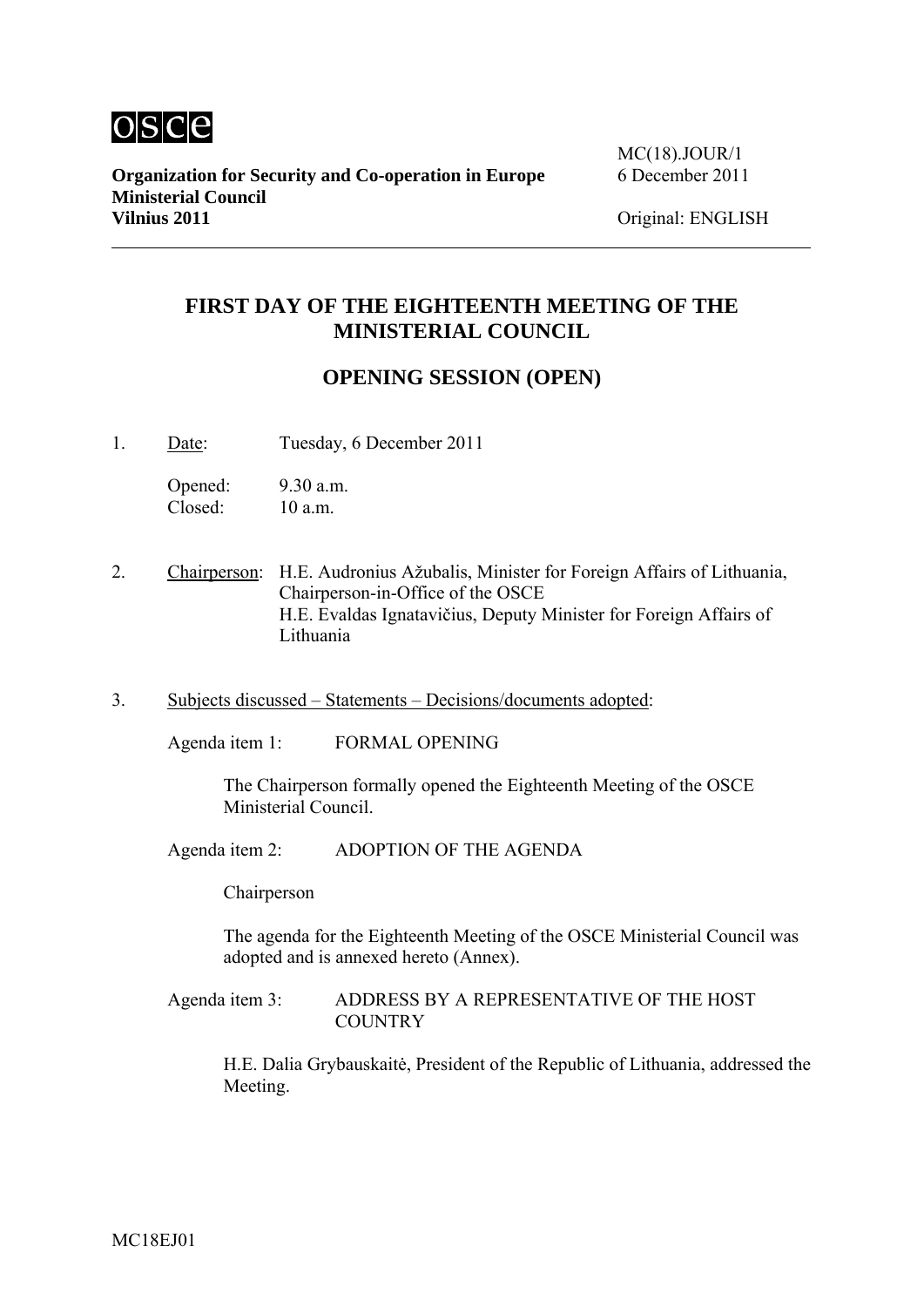#### Agenda item 4: ADDRESS BY THE OSCE CHAIRPERSON-IN-OFFICE

H.E. Audronius Ažubalis, Minister for Foreign Affairs of Lithuania, Chairperson-in-Office of the OSCE, addressed the Meeting (MC.DEL/39/11).

Agenda item 5: ADDRESS BY THE PRESIDENT OF THE OSCE PARLIAMENTARY ASSEMBLY

H.E. Petros Efthymiou, President of the OSCE Parliamentary Assembly, addressed the Meeting (MC.GAL/10/11).

Agenda item 6: REPORT BY THE SECRETARY GENERAL OF THE OSCE

H.E. Lamberto Zannier, Secretary General of the OSCE, addressed the Meeting.

#### 4. Next meeting:

Tuesday, 6 December 2011, at 10 a.m., in the plenary hall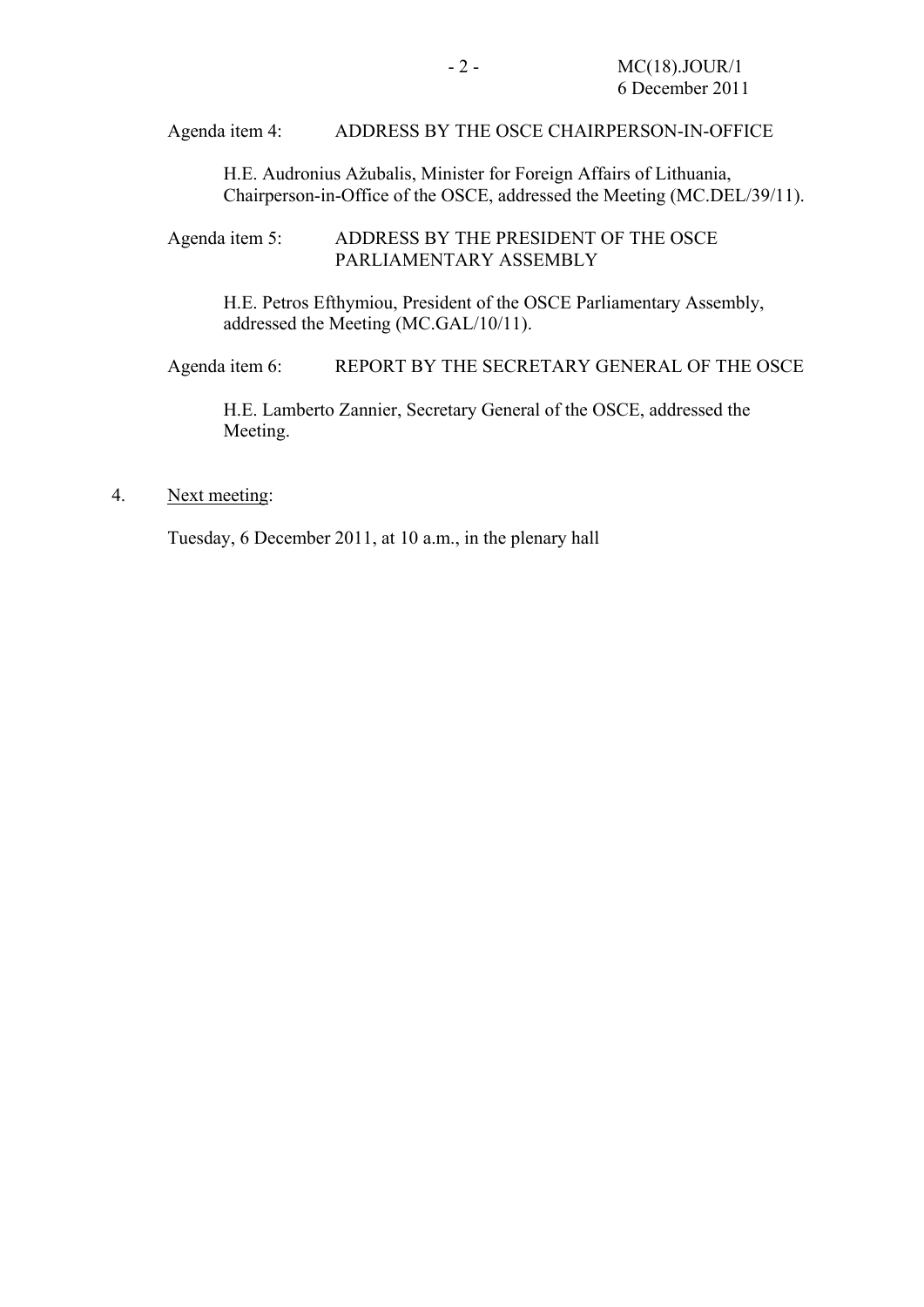### **FIRST PLENARY SESSION (CLOSED)**

1. Date: Tuesday, 6 December 2011

| Opened: | $10.05$ a.m. |
|---------|--------------|
| Closed: | $12.50$ p.m. |

- 2. Chairperson: H.E. Audronius Ažubalis, Minister for Foreign Affairs of Lithuania, Chairperson-in-Office of the OSCE H.E. Evaldas Ignatavičius, Deputy Minister for Foreign Affairs of Lithuania
- 3. Subjects discussed Statements Decisions/documents adopted:

Agenda item 7: STATEMENTS BY HEADS OF DELEGATIONS

United States of America (MC.DEL/31/11), Serbia (MC.DEL/70/11), Poland-European Union (MC.DEL/55/11), Ireland (MC.DEL/13/11), Russian Federation (MC.DEL/14/11), Germany (MC.DEL/7/11), Netherlands (MC.DEL/59/11), France (MC.DEL/22/11/Rev.1), Croatia (MC.DEL/41/11), the former Yugoslav Republic of Macedonia (MC.DEL/5/11), Canada (MC.DEL/9/11), Luxembourg (MC.DEL/21/11), Norway (MC.DEL/6/11/Rev.1), Kazakhstan, Turkey (MC.DEL/10/11), Finland (MC.DEL/15/11), Portugal (MC.DEL/20/11/Corr.1), Montenegro (MC.DEL/17/11), Hungary (MC.DEL/36/11), United Kingdom (MC.DEL/32/11), Switzerland (MC.DEL/11/11), Sweden (MC.DEL/40/11), Ukraine (MC.DEL/28/11)

4. Next meeting:

Tuesday, 6 December 2011, at 3 p.m., in the plenary hall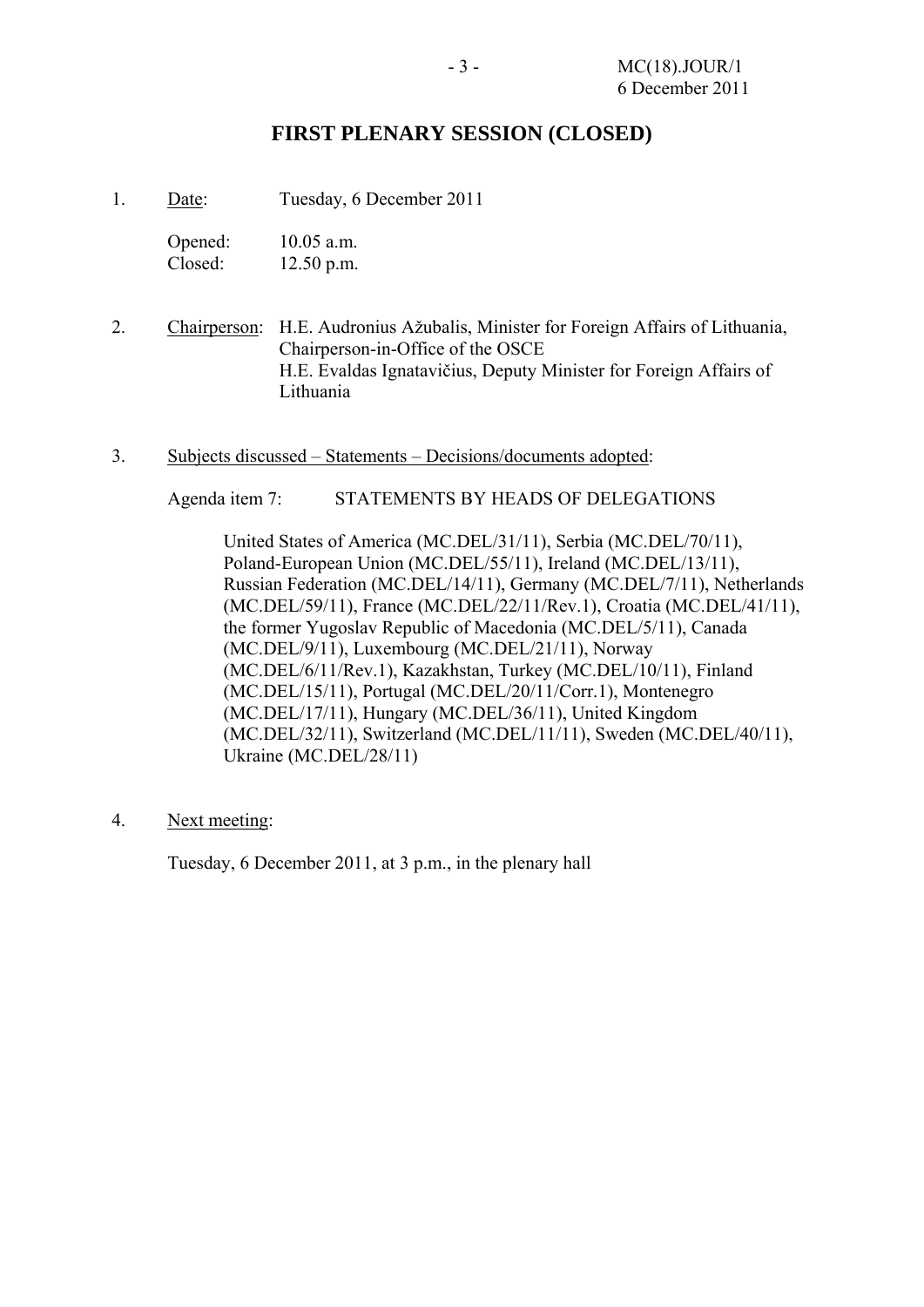## **SECOND PLENARY SESSION (CLOSED)**

1. Date: Tuesday, 6 December 2011

Opened: 3.10 p.m. Closed: 6.10 p.m.

- 2. Chairperson: H.E. Yerzhan Kazykhanov, Minister for Foreign Affairs of Kazakhstan H.E. Konstantin Zhigalov, Deputy Minister for Foreign Affairs of Kazakhstan
- 3. Subjects discussed Statements Decisions/documents adopted:

Agenda item 7: STATEMENTS BY HEADS OF DELEGATIONS (continued)

Holy See (MC.DEL/8/11), Cyprus (MC.DEL/24/11), Italy (MC.DEL/3/11), Armenia, Bulgaria (MC.DEL/25/11), Estonia (MC.DEL/45/11), Moldova (MC.DEL/26/11), Tajikistan (MC.DEL/23/11), Austria (MC.DEL/12/11/Corr.1), Slovakia (MC.DEL/27/11), Belarus (MC.DEL/29/11), Denmark (MC.DEL/38/11), Greece (MC.DEL/57/11), Romania (MC.DEL/48/11/Rev.1), Kyrgyzstan (MC.DEL/30/11), Monaco (MC.DEL/44/11), Bosnia and Herzegovina (MC.DEL/19/11), Spain (MC.DEL/47/11), Albania (MC.DEL/34/11), Iceland (MC.DEL/33/11), Georgia (MC.DEL/75/11), Slovenia (MC.DEL/60/11), Belgium (MC.DEL/42/11), Czech Republic (MC.DEL/52/11/Corr.1), Malta (MC.DEL/53/11), Turkmenistan

4. Next meeting:

Wednesday, 7 December 2011, at 9.30 a.m., in the plenary hall